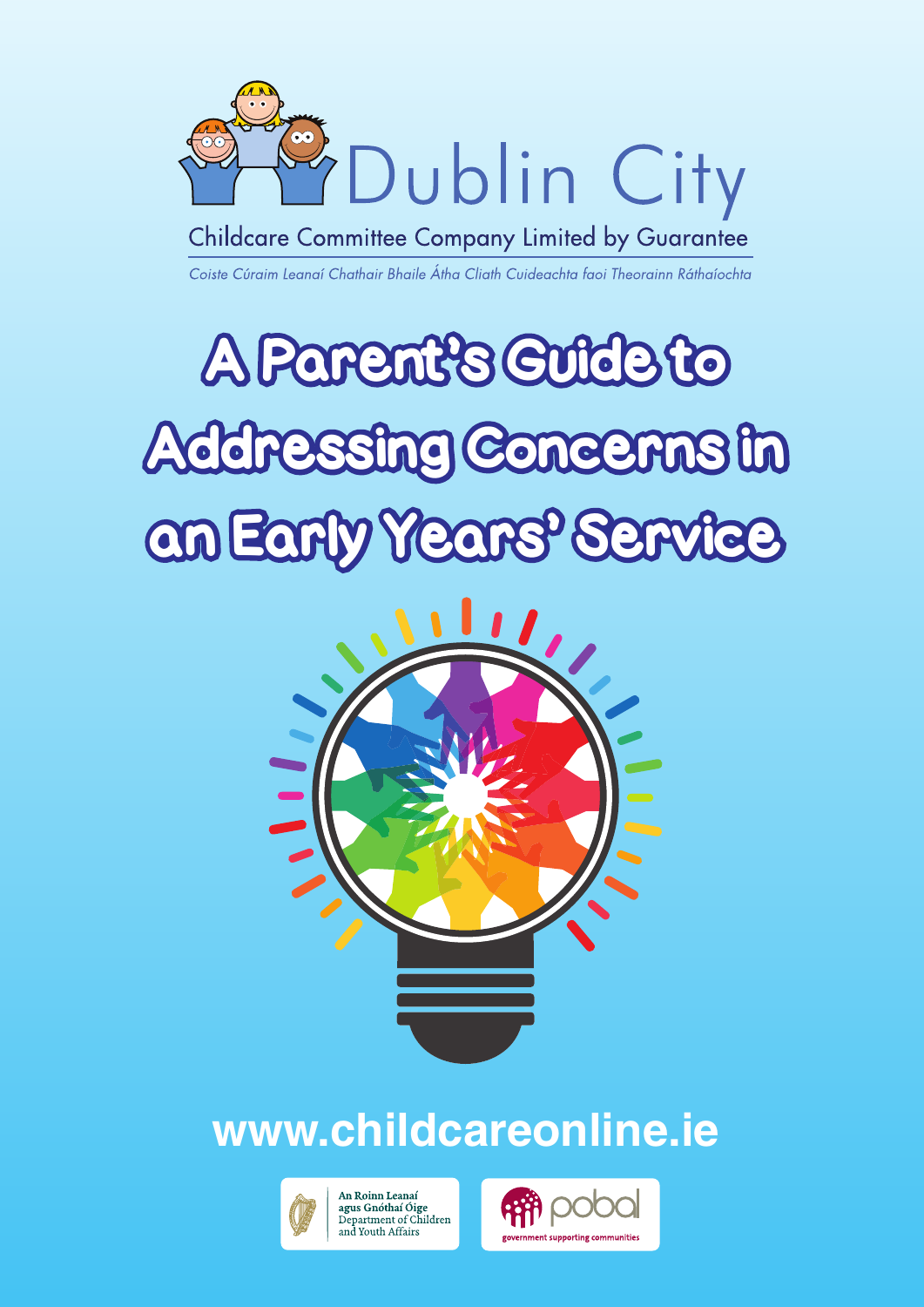## **A Parent's guide to addressing concerns or complaints in an Early Years' Service**

**Discuss your concern/complaint with the manager of the childcare service to see if this can be resolved informally**

**Issue has not been resolved** Request the **Complaints Policy** and follow the services procedure in making a formal complaint

> **Issue has been resolved** informally through discussion with the manager

**You are unhappy with the outcome of the investigation or the procedure has not been followed**

Complaint has been investigated in-line with procedures and **is now resolved/closed**

**If your concern is in relation to a Child Protection issue**

**Tusla Child and Family Agency** (Child Protection and Welfare)

**An Garda Síochána** (outside of office hours)

**Local Duty Social Worker**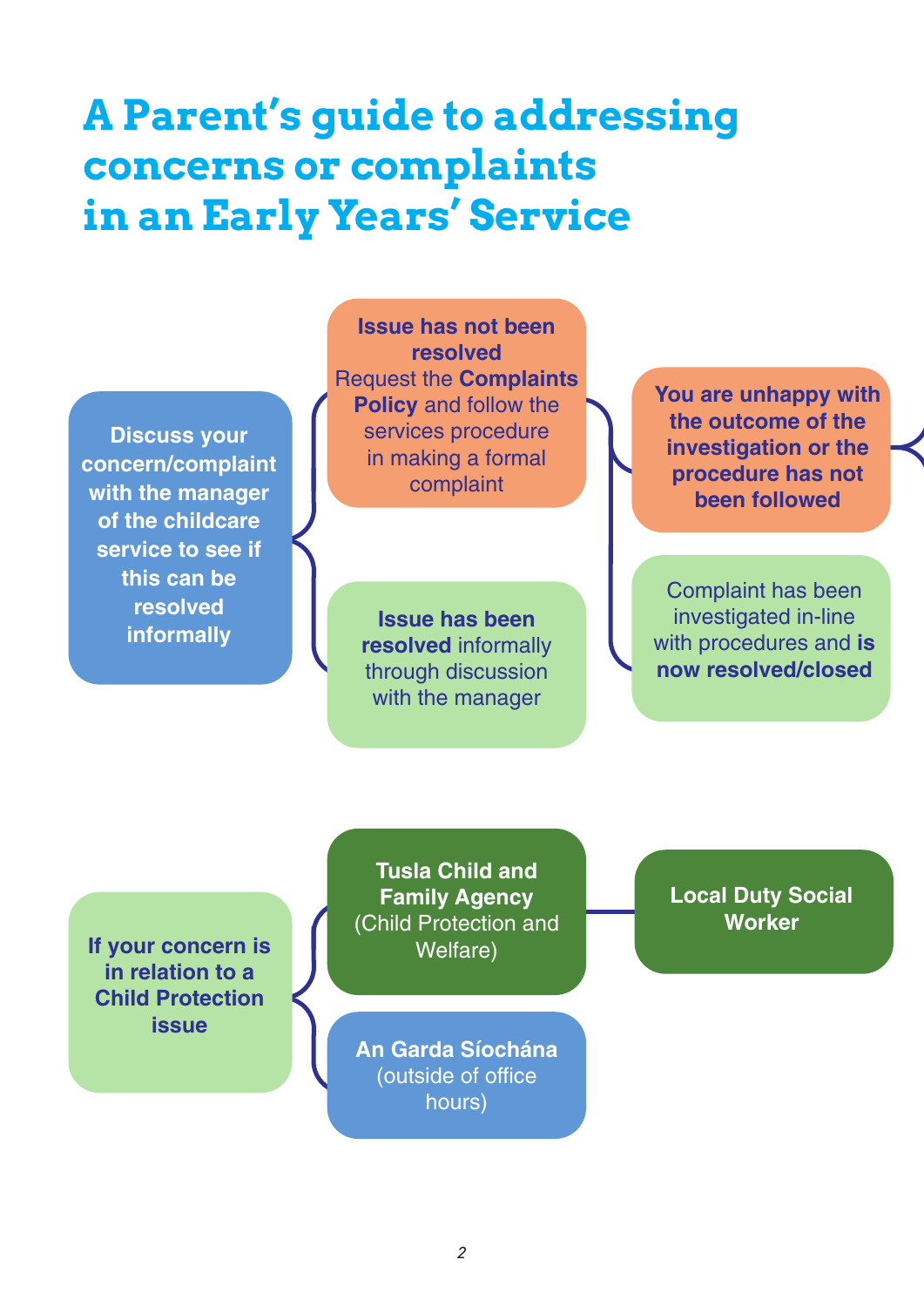If the complaint is in regards to **children's safety and welfare, and under the remit of Early Years Regulations 2016**

#### **Tusla Early Years Inspectorate**

Submit 'Unsolicited Information' form to the Early Years Inspectorate

If the complaint is in **regards to the administration of DCYA National Funding Programmes and/or AIM**

If the complaint is in regards to **Equal Status Act (discrimination)** 

#### **Dublin City Childcare Committee**

Send your complaint to DCCC in writing so it can be escaleted to Pobal or **DCYA** 

#### **Irish Human Rights and Equality Commission**

To seek advice on making a complaint under the 9 Grounds of Discrimination



Childcare Committee Company Limited by Guarantee

Coiste Cúraim Leanaí Chathair Bhaile Átha Cliath Cuideachta faoi Theorainn Ráthaíochta

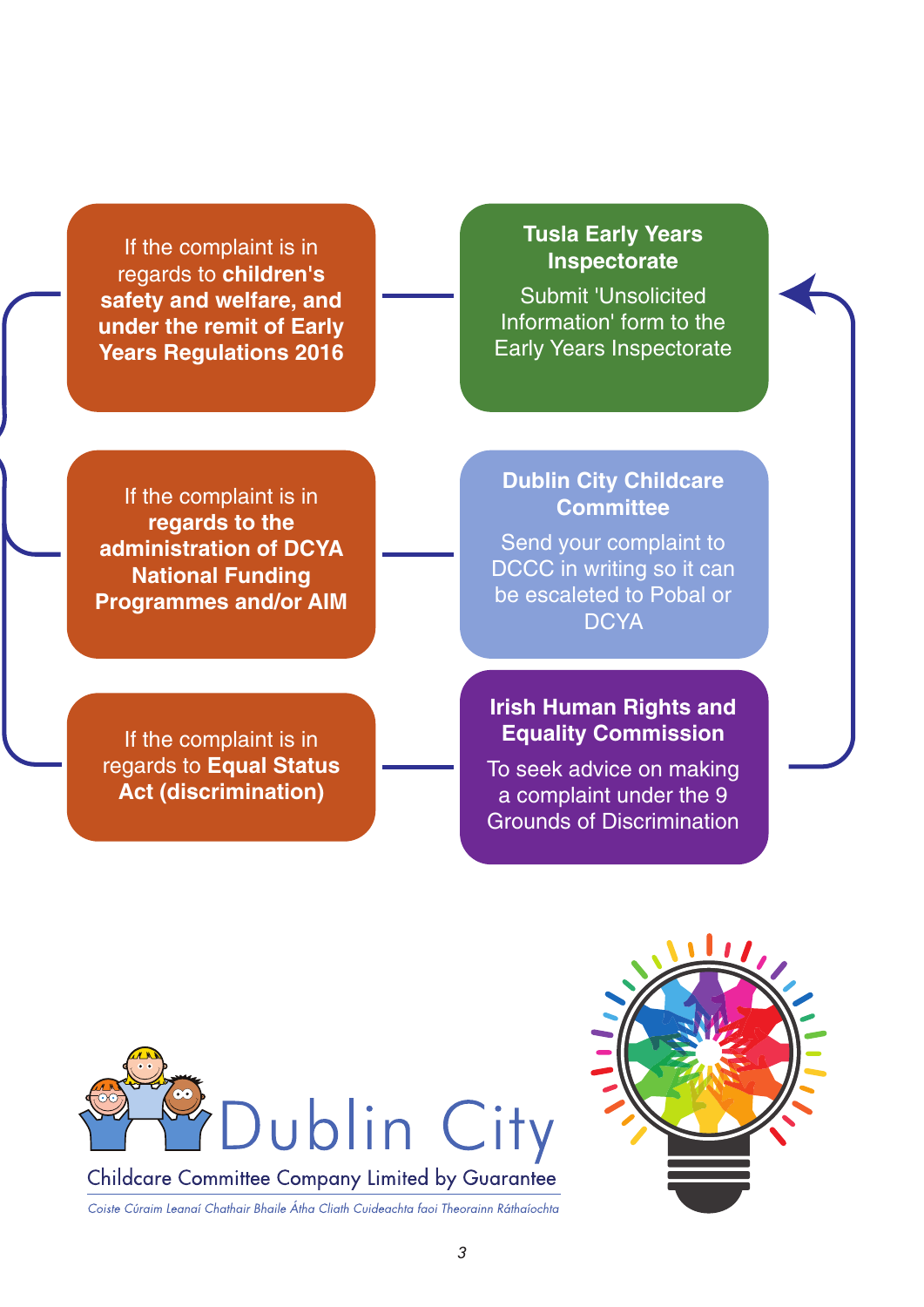## **FAQ's to Resolving Issues in an Early Years Service**

#### **What can I do if I have an issue or concern about my child's Early Years service?**

Request a time that is suitable for both yourself and the manager to meet and discuss the concern together. This is typically the first step of a services' **Complaints Policy**. You may wish to request a copy of the policy that your issue/concern is related to in advance of the meeting. All Tusla registered Early Years services are required to hold a set of policies and procedures to outline how they operate their service to meet regulatory requirements, ensure good governance and promote best practice. Prepare yourself for the meeting by making notes on the points you wish to address. During this allocated time to talk, the issue may be resolved.

#### **What if the concern has not been resolved or dealt with sufficiently?**

Under the Early Years Regulations 2016, all Tusla registered Early Years services are required to hold a Complaints Policy which is implemented when an issue arises or has not been resolved informally. Request a copy of the **Complaints Policy** for clarity on the procedure to make a formal complaint. A formal complaint must be put in writing to the owner/manager and, as indicated in their policy, must then be acknowledged, investigated and responded to within the given timeframe. If the complaint is about a member of staff, this person will be informed. Following an investigation, the service should inform you of the outcome in writing. The service may also suggest a meeting to discuss the outcome.

#### **What if I do not feel satisfied with how my formal complaint was managed or resolved?**

If the Complaints Policy has either been incorrectly implemented or the outcome is not satisfactory, you may seek to go further with your complaint. Depending on the structure of the service, there may be an owner you can refer the complaint to or in regards to a Community not-for-profit service you may forward it to the Board of Management for their review. If this is not an option, or you feel that the issue cannot be resolved within the service, you can bring issues to the attention of the relevant agency as illustrated in the graph on pages 2 and 3.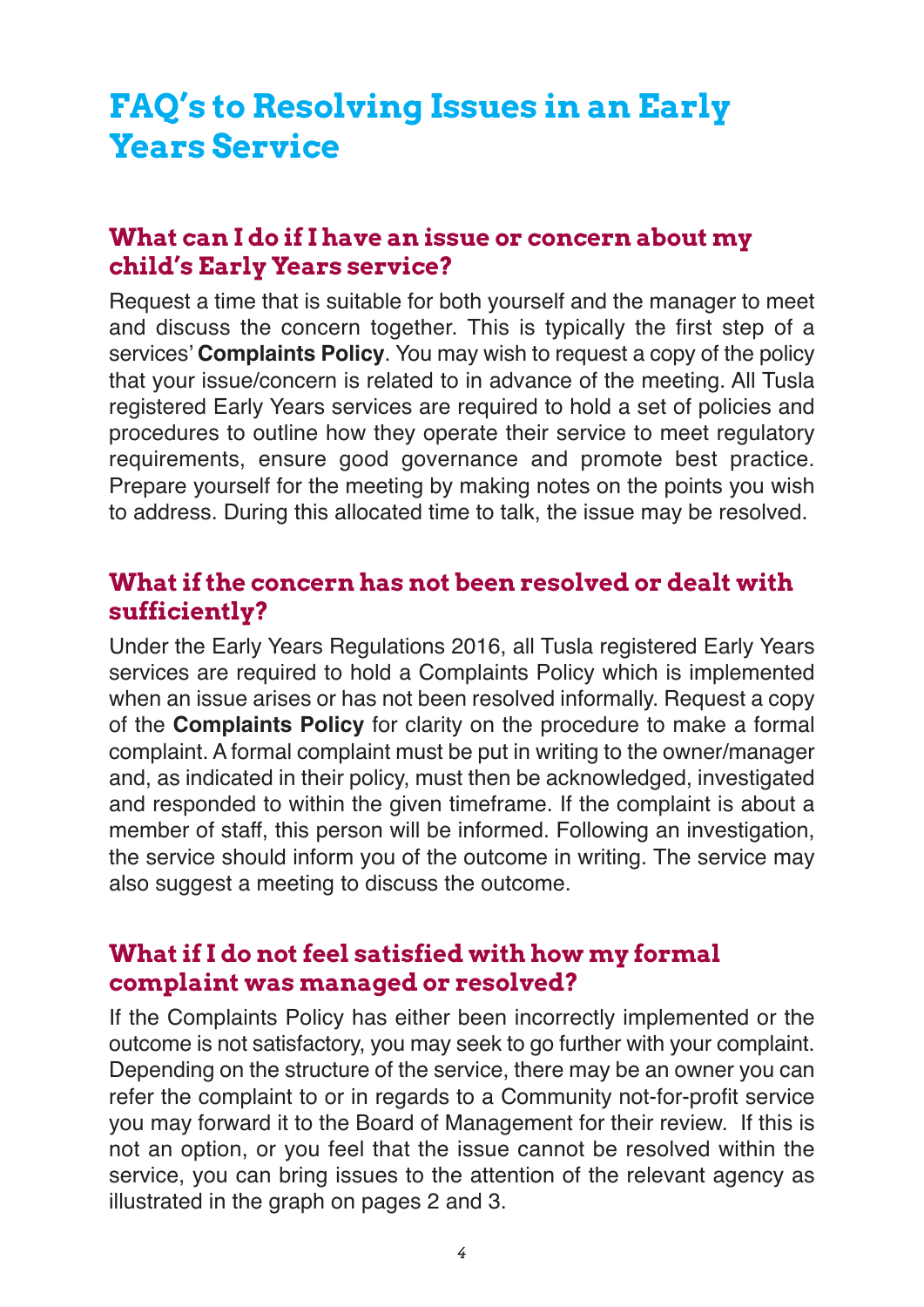#### **What if I am concerned about the operation of an Early Years service?**

Tusla registered Early Years services are expected at all times to operate in accordance with the Childcare Act 1991 (Early Years) Regulations 2016. The **Tusla Early Years Inspectorate** manage all unsolicited information received from the public in regards to the operation of services. **'Unsolicited Information'** includes concerns, complaints and comments which provide a valuable source of information to Tusla by which standards can be monitored and reviewed.

Information can come from a number of sources including; parents, guardians or relatives of a child attending the service, staff of the service, visiting professionals or the general public. The Early Years Inspectorate will screen and assess all unsolicited information received but it **must fall within the remit of the Child Care Act 1991 (Early Years Services) Regulations 2016** in order for specific actions to be taken. If the information that you provide does not meet this requirement you will be so advised and redirected appropriately.

#### **What will the Early Years Inspectorate do with my information?**

If the inspectorate considers that a risk to the health and welfare of children in an Early Years' service is present, the Inspectorate will take appropriate actions with the service provider to ensure that the risk is addressed. The Inspectorate will take the appropriate steps as necessary depending on the information provided. The service will be inspected according to the risk Tusla have determined may be present, based on the information received.

In some cases, the Early Years service may be asked to investigate your concerns. The Inspectorate will have oversight of how the Early Years' service manages this process. Information will be treated as received in confidence, however Tusla may not in all incidences be able to guarantee anonymity.

If you wish to contact Tusla for more information or regarding a concern you have about an Early Years service, see contact details in the Directory of Services at the end of this guide.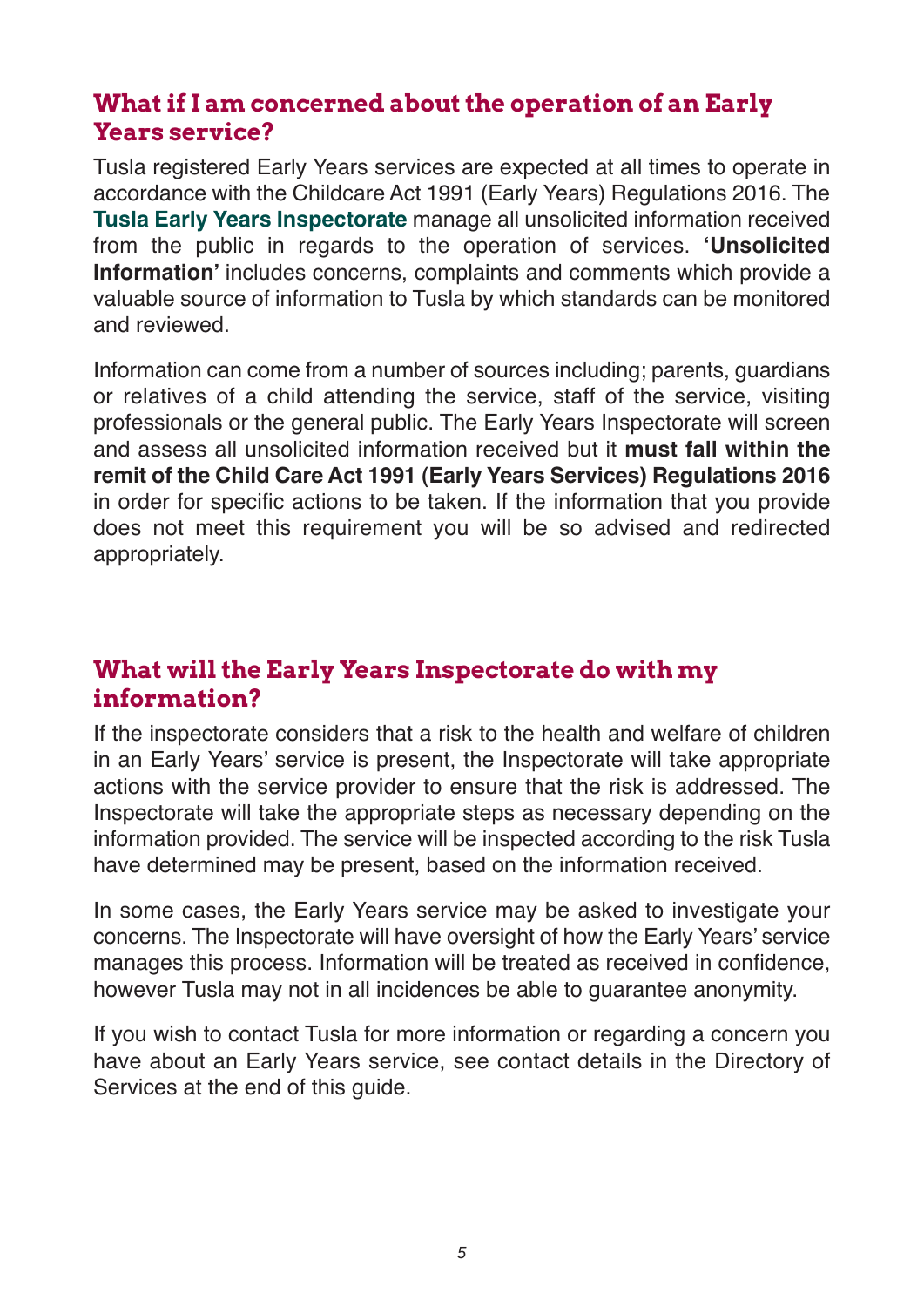#### **What if my concern is in regards to child protection?**

The Tusla Child and Family Agency (Child Protection and Welfare team) is responsible for processing and responding to information they have received in regards to child protection. If you have concerns that a child is being harmed then you need to know how to recognise abuse and how to report a concern. You should always inform Tusla if you have reasonable grounds for concern that a child may have been, is being, or is at risk of being abused or neglected.

You can report your concern in person, by telephone or in writing to a local social work duty service in the area where the child lives. You can find more information and contact details for the Tusla social work teams on the Tusla website (see Directory of Services).

#### **What if my complaint is in regards to the Department of Children and Youth Affairs (DCYA) National Funding Programmes?**

If your complaint is in regards to the DCYA National Funding Programmes (CCS/ECCE/TEC) or how a service administers the National Funding Programmes, then you can address this both informally and formally. Ensure that you have all the information that the service provider is required to provide you with, i.e. The Fee List letter and the Service Calendar. The Fee List letter outlines the weekly/monthly fee before and after relevant subsidies are applied and the balance remaining to be paid by the parent. The Service Calendar outlines the dates of the academic year your subsidies apply to. If you are unsure of how subsidies are applied, you can ask the service provider for a breakdown of fees or call Dublin City Childcare Committee (DCCC) for advice. There may also be 'Optional Extras' that you are not required to avail of, these are optional to the parent. A parent may refer to DCYA's **"Rules for DCYA Funding Programmes"** for further clarity, which can be found on the DCYA's website.

If the issue has not been resolved within the service and you wish to lodge a complaint, you can forward your complaint in writing to the Dublin City Childcare Committee where the complaint will then be escalated to Pobal and/or DCYA. Contact details for DCCC can be found at the end of this document.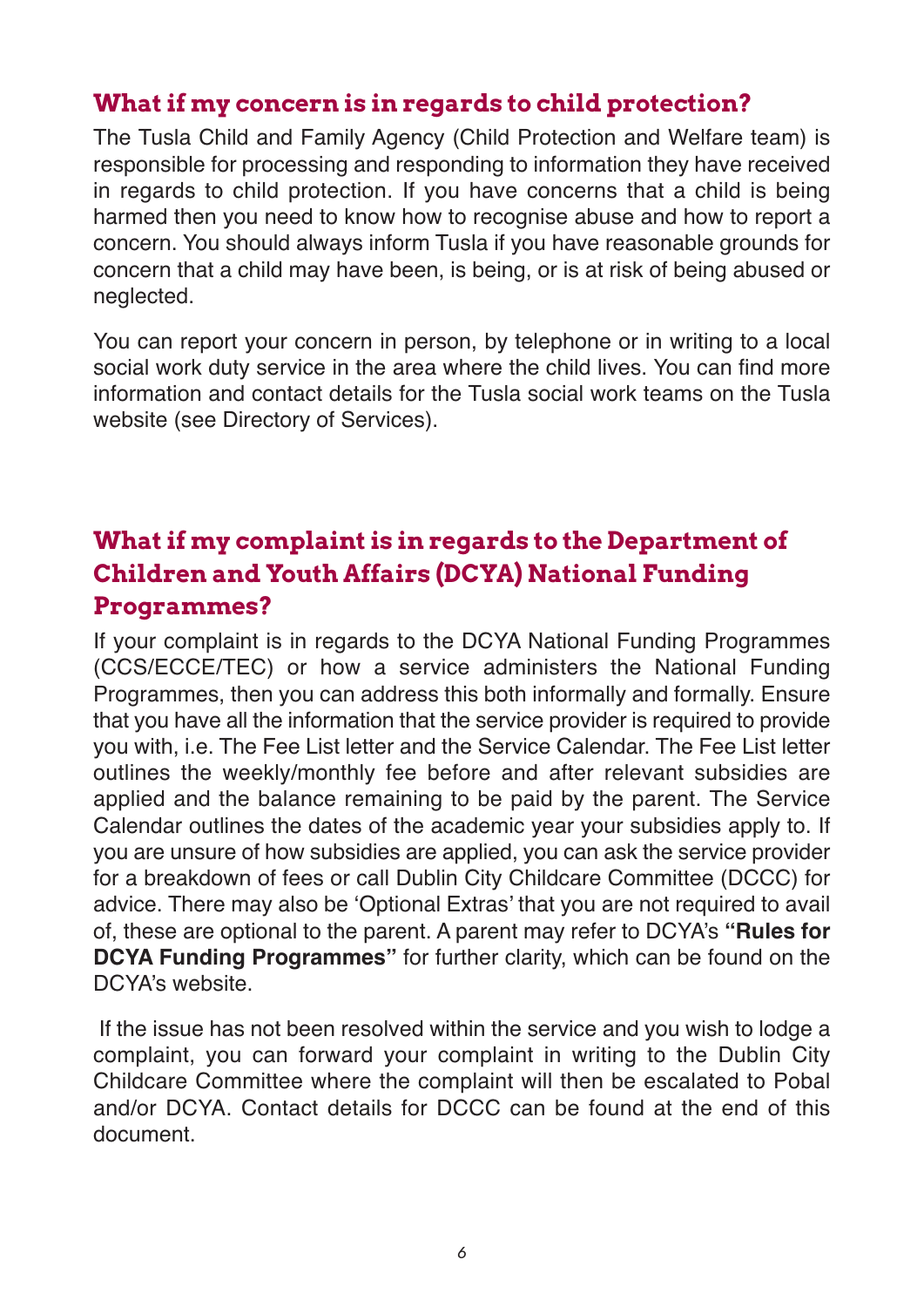#### **What if my complaint is in regards to difficulty in accessing an Early Years' service?**

Firstly, you should request to see the service's **Enrolment/Admissions Policy.** This policy outlines the procedures on who can avail of the service and how to secure a place in the service. If there are certain factors that determine the service's admissions procedures, for example only specific age groups can be accommodated or that places are offered on a 'first come first served' basis, then this must be clearly stated in the policy.

You might also request to view the **Inclusion Policy** which is required to be in place by the Tusla Early Years Regulations 2016. If there is conflict between the policies and the practice observed, refer to the services' Complaints Policy or to the relevant agencies as illustrated on pages 2 and 3.

#### **What if a service refuses to apply on my child's behalf for AIM Support?**

The Access and Inclusion Model (AIM) offers service providers an opportunity to seek supports for a child in order for them to participate meaningfully in their ECCE experience. A service provider can only apply for AIM supports with the written permission of the parent/quardian. See www.aim.gov.ie for more details.

If the service provider has activated their ECCE contract, they have agreed to abide by the terms and conditions of the ECCE grant agreement including the administration procedure for AIM (Grant Agreement 4.7). By refusing to support the parent's wishes to apply for AIM support, the service is in breach of their contract with DCYA. In this case contact Dublin City Childcare Committee for more guidance.

#### **What if I feel that my child has been discriminated against under the 9 Grounds?**

The *Equal Status Acts 2000 to 2015* (the Acts), prohibit certain kinds of discrimination (direct and indirect) on nine specific grounds in the provision of goods and services. The nine grounds are as follows: Gender, Civil Status, Family Status, Sexual Orientation, Religion, Age, Race, Membership of the Traveller Community and Disability. Section 7 of the Equal Status Acts relates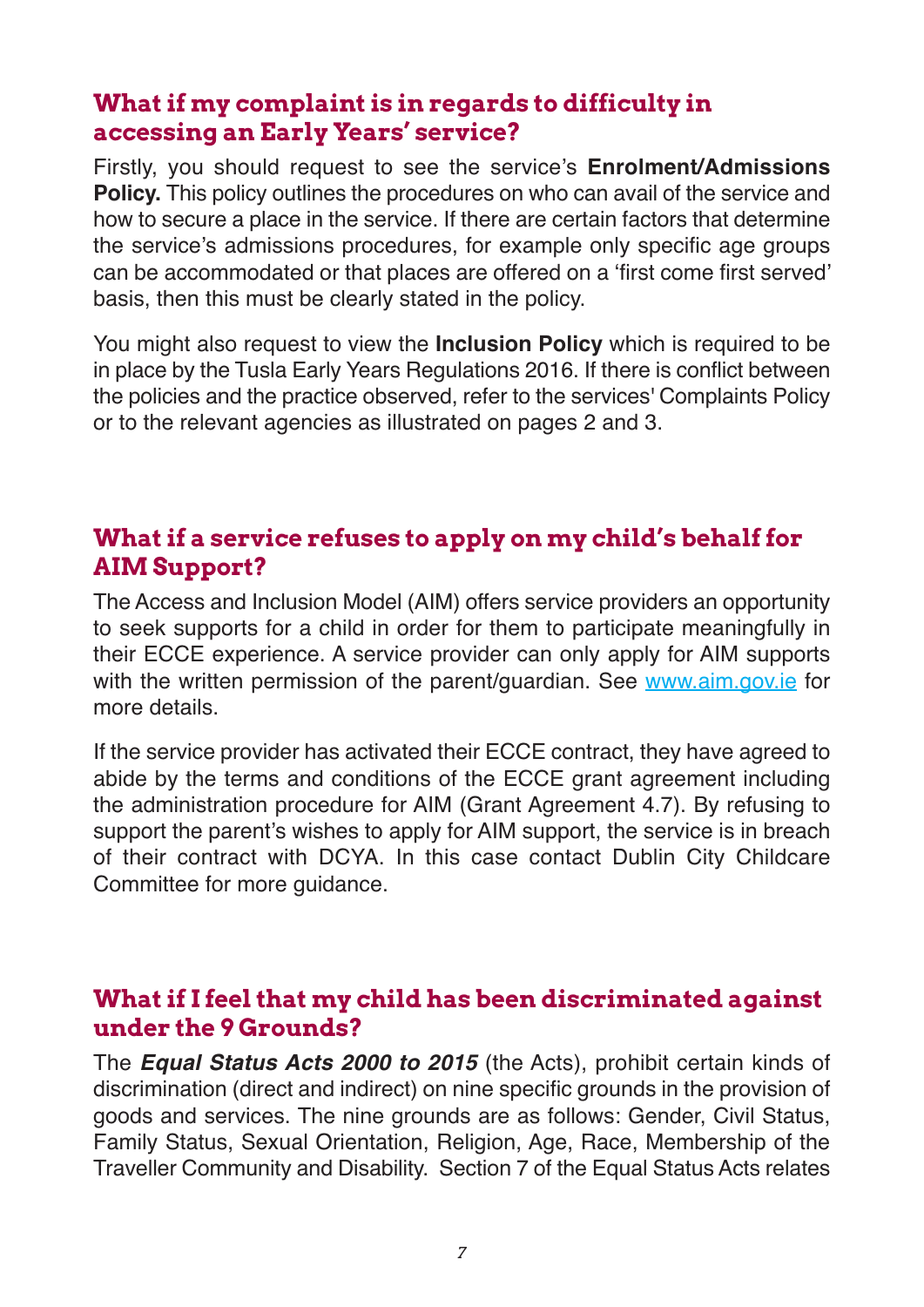specifically to educational establishments, which includes Early Years services and Preschools. A parent/guardian can make a complaint on behalf of their child, where the child is a minor to the **Human Rights and Equality Commission.**

It is unlawful for an educational establishment to discriminate in relation to; admissions, access to any course, facility or benefit they provide, any other term or condition of participation or the expulsion of a student. There are exemptions to these obligations that must be considered. The Acts state that service providers are under obligation to provide reasonable accommodation to people with a disability. Reasonable accommodations are practical changes which service providers have to make so that people with disabilities can get and use all kinds of services on an equal basis with others. \*

In this regard, the organisation should take account of the following:

- The financial and other costs entailed;
- The size and resources of the organisation; and
- The possibility of obtaining grants from the state

Accessing supports from the AIM model is an option for all ECCE services for all ECCE eligible children. When a service provider refuses admission of a child to the service or has requested a child be removed from the service they **must be in a position to demonstrate that they carried out an assessment in terms of whether reasonable accommodation could be provided before refusing admission.**

To make a complaint under the nine grounds, refer to the illustration above. For further information and guidance in relation to the Equal Status Acts refer to the Human Rights and Equality Commission.

*\* There are limits to this obligation, and it is not required where it would give rise to a cost, other than a nominal cost, to the provider of the service in question*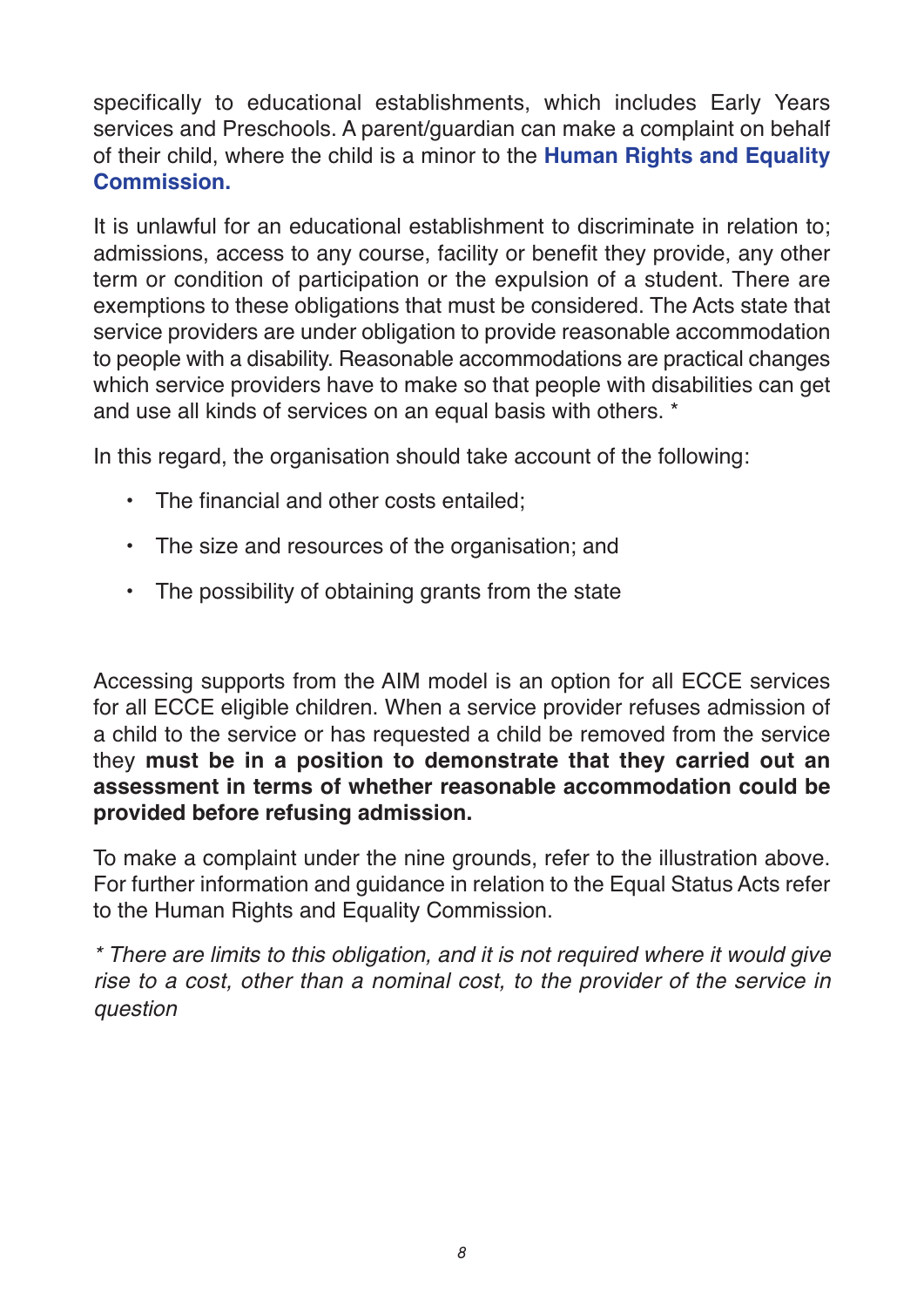#### **DISCLAIMER**

The topics covered in this leaflet were chosen by compiling frequently asked questions from parents/guardians in relation to complaints or issues within Early Years Services in the Dublin City remit area. The information offered is for general guidance and would not supersede legal advice, if sought. The steps or grounds on which to seek legal advice is not included in this leaflet, as this would vary on a case by case basis. There may be topics that are not covered within this leaflet for which you will need to seek further advice from relevant agencies or organisations.

If you have any further questions about the information provided in this leaflet, please do not hesitate to contact us.

### **Dublin City Childcare Committee CLG**



**Email:** info@dccc.ie



**Phone:** (01)8733696



**Website:** www.childcareonline.ie



**In writing:** Dublin City Childcare Committee, Ocean House, Arran Quay, D7.

Appointments can be made for office based visits if required.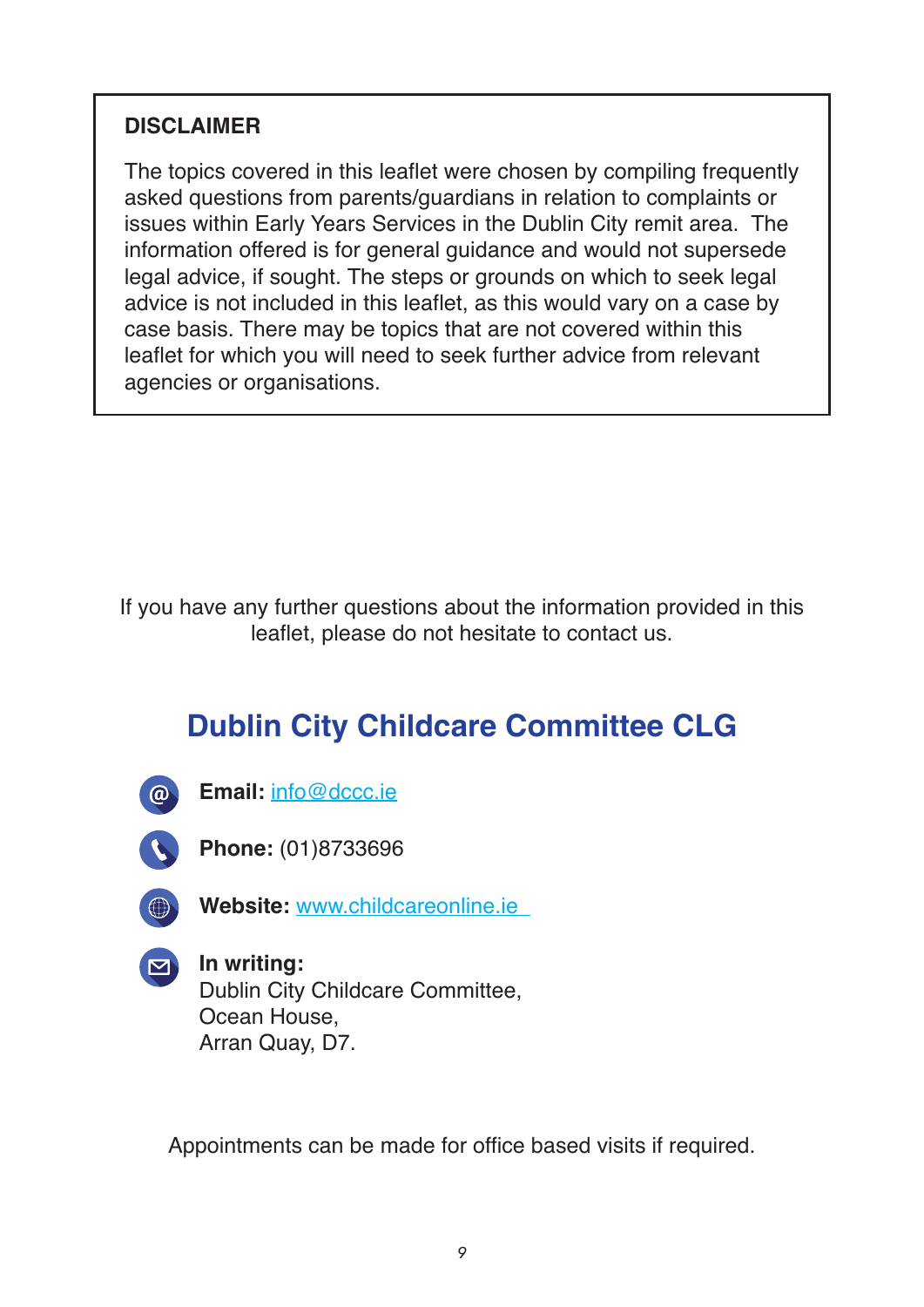## **Directory of Services**

#### **Tusla**

**1. Early Years Inspectorate Website:** www.tusla.ie/services/preschool-services **Email:** early.yearsui@tusla.ie **Telephone:** 061 461700 **Post:** Unsolicited Information Office Early Years Inspectorate 2nd Floor Estuary House, Henry St. Limerick

#### **2. Child Protection and Welfare Website:** www.tusla.ie/services/child-protection-welfare **Social Worker Contacts:** www.tusla.ie/services/child-protection-welfare/contact-a-social-worker

#### **Department of Children and Youth Affairs**

**Website:** www.dcya.gov.ie

#### **The Access and Inclusion Model**

**Website:** www.aim.gov.ie

#### **Pobal**

**Website:** www.pobal.ie/programmes

#### **Irish Human Rights and Equality Commission**

**Website:** www.ihrec.ie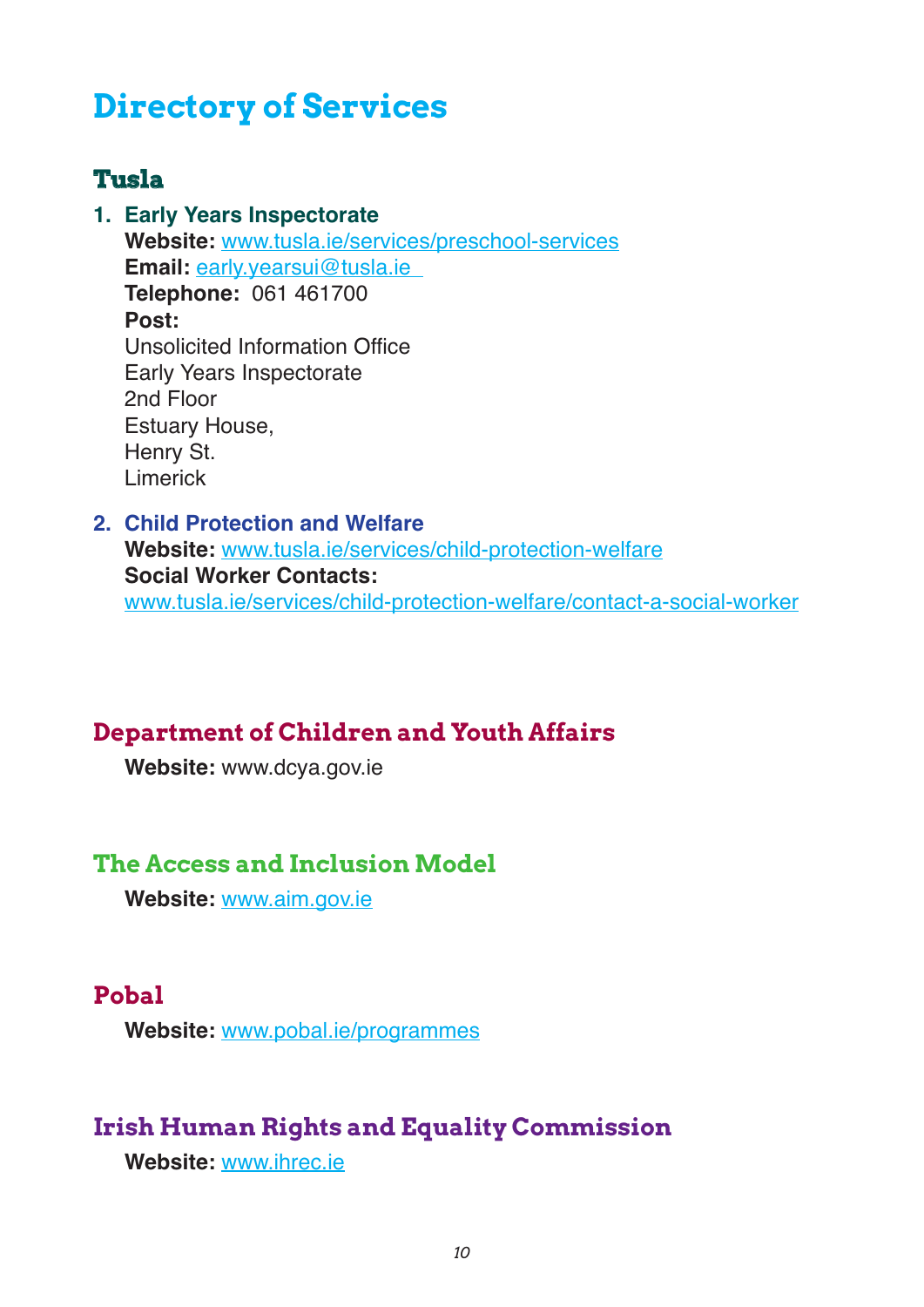#### **Ombudsman for Children's Office**

**Website:** www.oco.ie

#### **Children's Rights Alliance**

**Website:** www.childrensrights.ie

#### **An Garda Síochána**

**Website:** www.garda.ie

#### **Citizens Information**

**Website:** www.citizensinformation.ie